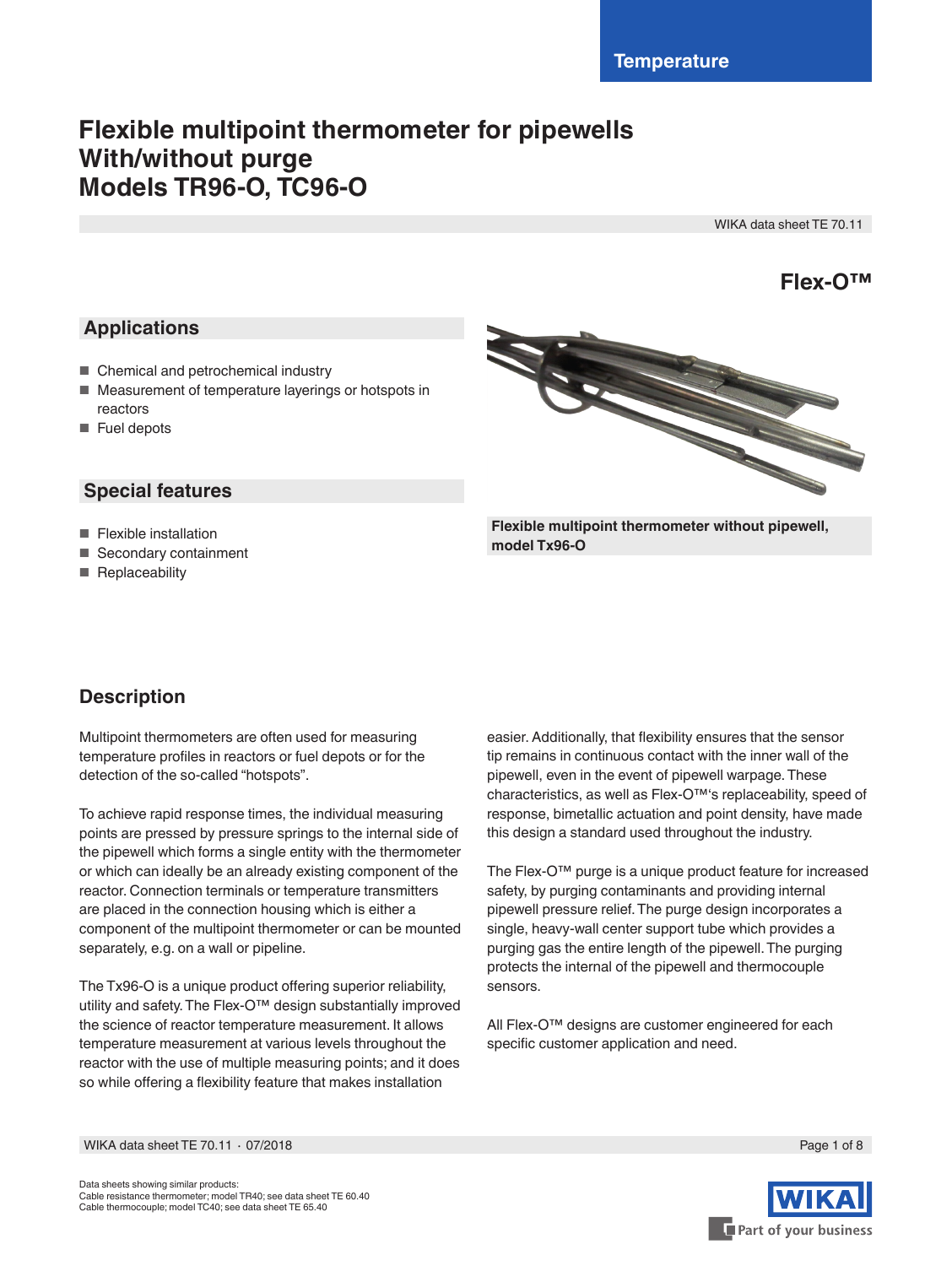## **Specifications**

## **Versions**

- Tx96-O-F: without purge
- Tx96-O-**P**: with purge (option)

## **Materials**

- Stainless steel 316L
- Special alloys or carbon steels as pipewell material

## **Process connections**

- Flanges of all major national and international standards
- Threaded connections with male or female threads to customer specifications
- Secondary containment/seal
- Seal clamp connector

#### **Sensors TR96-O**

- Pt100 class A or B as sheathed cable installation
- Single, double sensor
- For details, see data sheet TE 60.40 of the cable resistance thermometer model TR40

## **Sensors TC96-O**

- Thermocouples as sheathed cable installation
- Single, double element
- Measuring point ungrounded or grounded
- For details, see data sheet TE 65.40 of the cable thermocouple model TC40

## **Shipping**

- Model Tx96-O pipewell: In wooden box with lengths of up to 12 metres, steel shipping racks upon request
- Model Tx96-O sensor assembly: In wooden box, coiled

## **Purge (option)**

Version Tx96-O-P is supplied with a purge connection. Connection and supply requirements are designed according to individual customer specifications.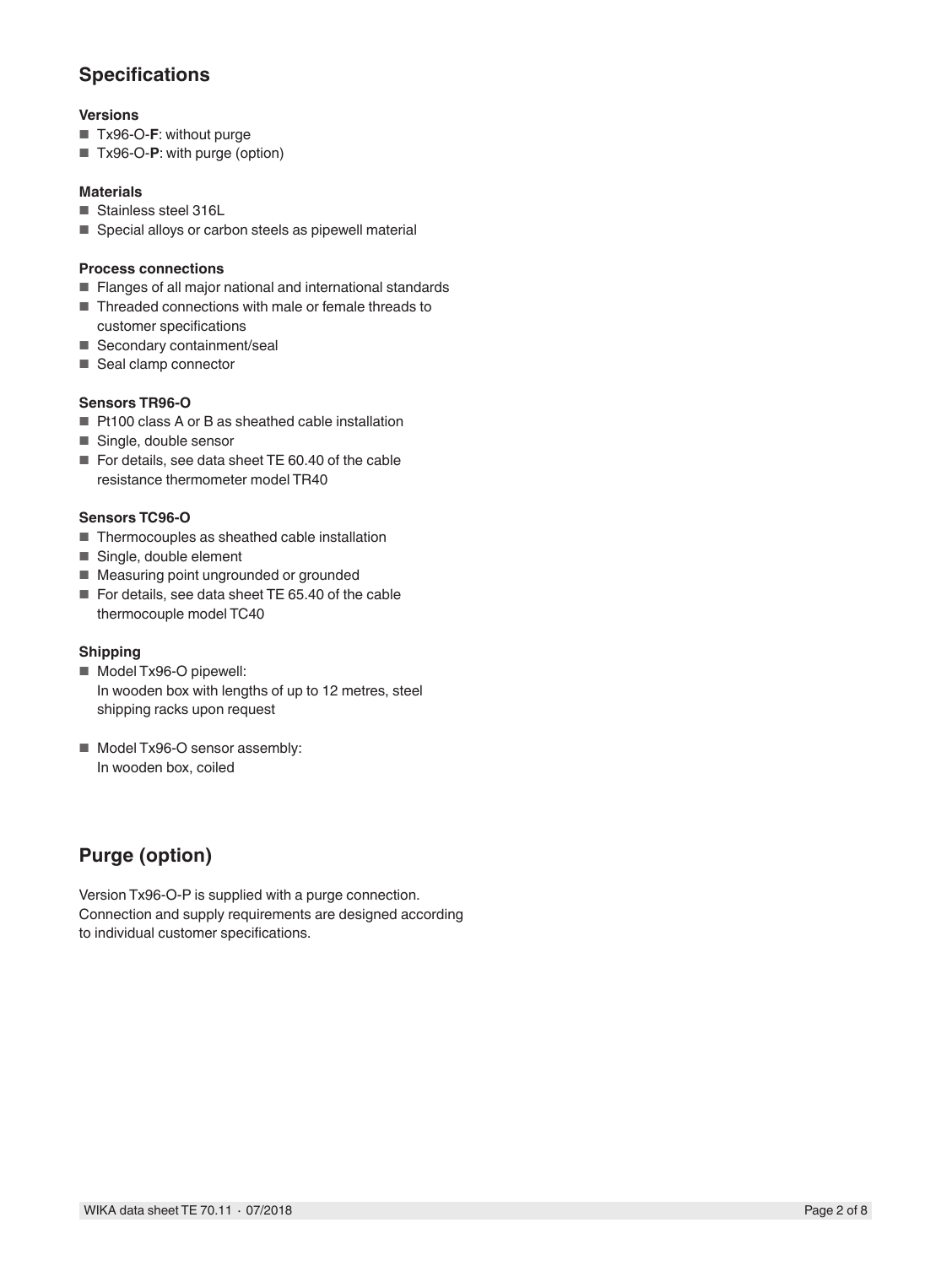## **Base elements of a multipoint thermometer**

A multipoint thermometer can be basically divided into 5 individual assemblies which are described separately from each below:

## **Multipoint thermometer without pipewell**



**Multipoint thermometer with pipewell**

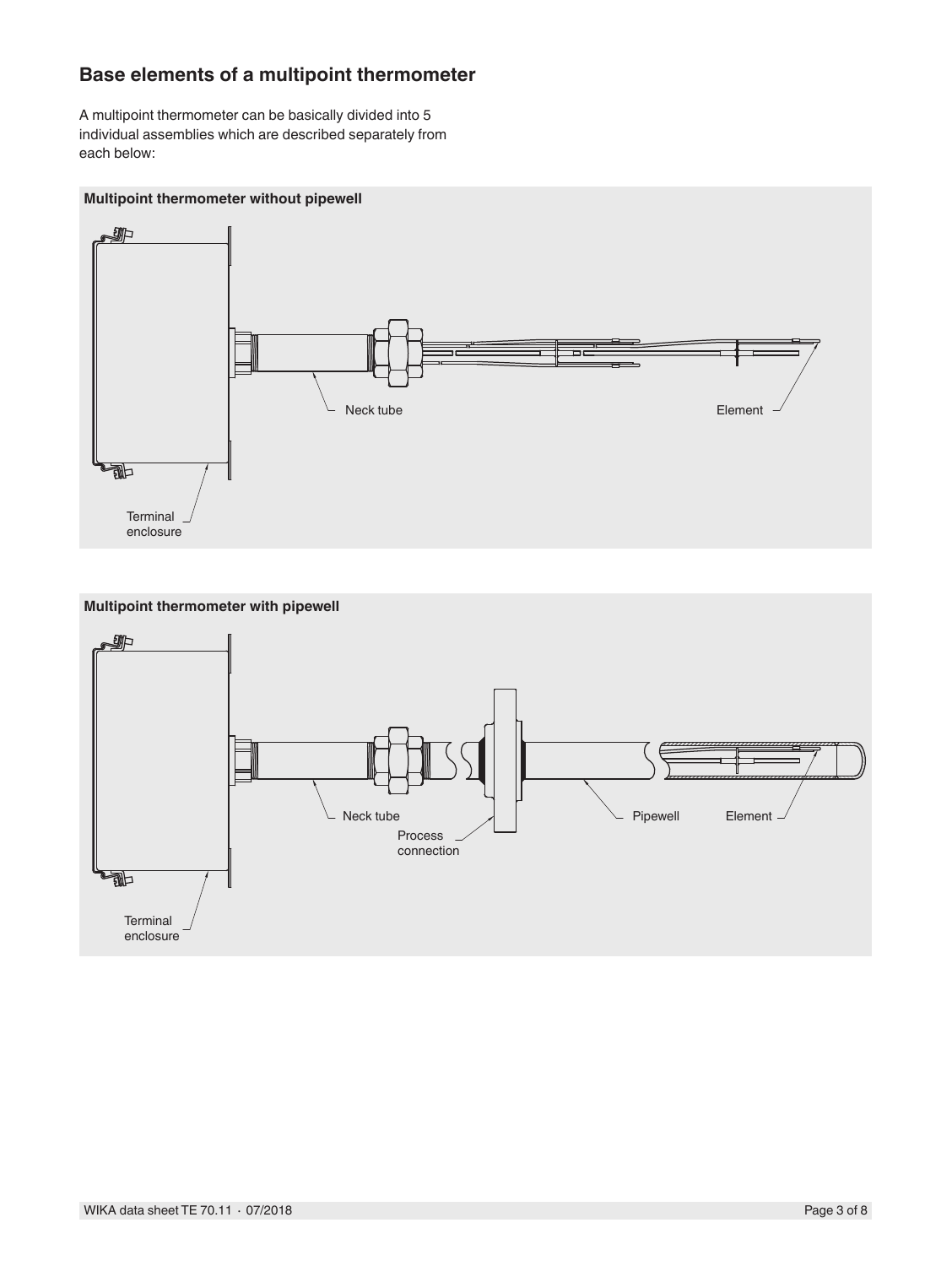## **Dimensions in mm**

■ **Pipewell (option)**



### **Pipe dimensions ∅ F1**

- 1 1/4 NPS
- 1 1/2 NPS
- 2 NPS
- 3 NPS

Other sizes available

**Insertion length U**

Freely selectable (max. 40 m)

#### **Material**

- Stainless steel 316
- Stainless steel 316L

Other materials available

## ■ **Process connection**



## **Flange designs**

Flanges in accordance with applicable standards, such as ANSI/ASME B16.5, EN 1092-1, DIN 2527 or to customer specification

| <b>Standards</b>   | <b>Flange design</b>                                           |
|--------------------|----------------------------------------------------------------|
| <b>ASME B16.5</b>  | Nominal width: 2  4"<br>Pressure rating: class 150  2,500      |
| EN 1092-1/DIN 2527 | Nominal width: DN 50  DN 200<br>Pressure rating: PN 16  PN 100 |

Each multipoint thermometer model Tx96-O is designed and manufactured according to individual customer specifications.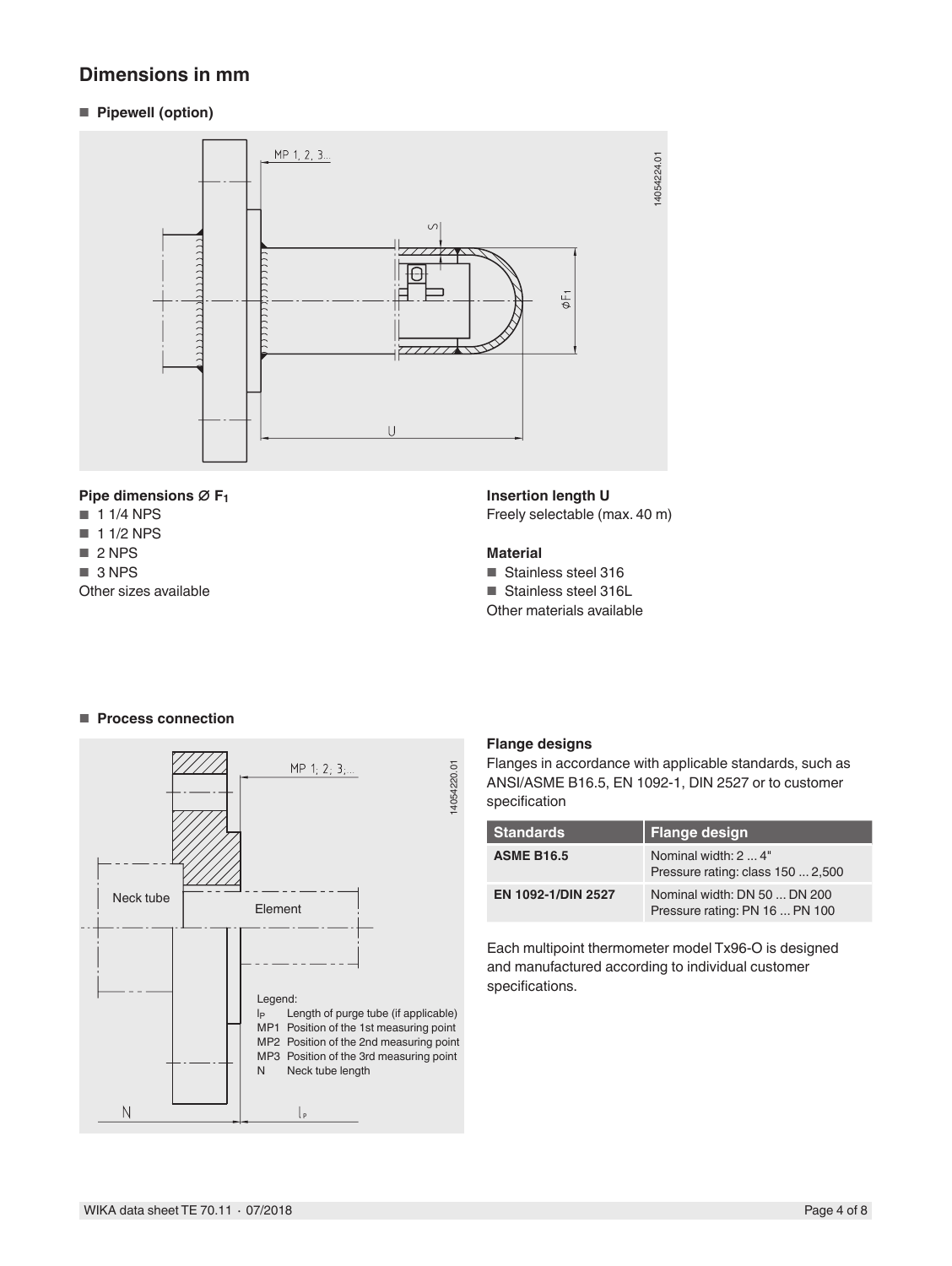#### Seal Clamp Connector **Process connection options**







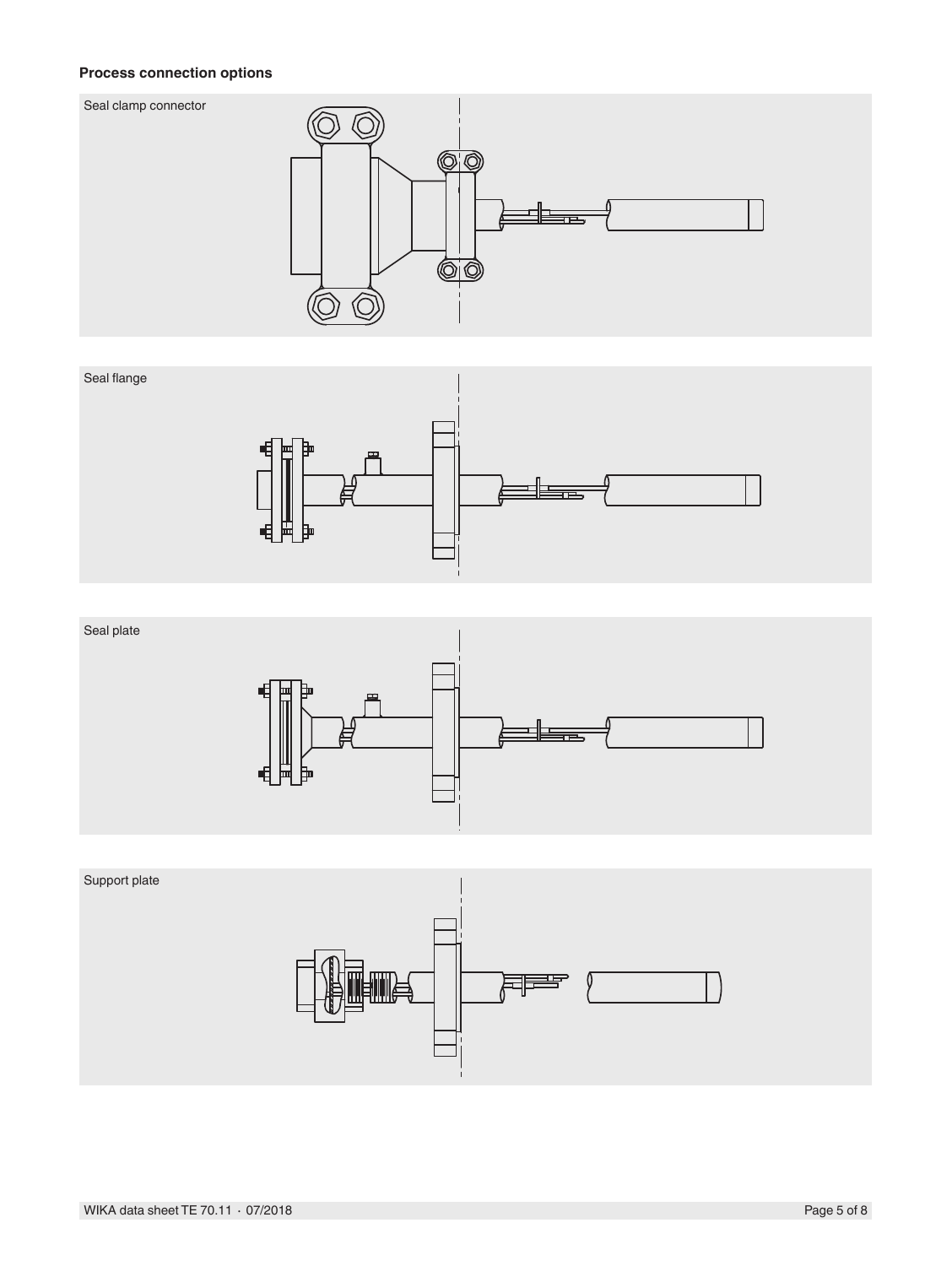## ■ **Neck tube**

### Case, direct attachment



Case, offset attachment with shroud/support



Case, remote attachment with conduit

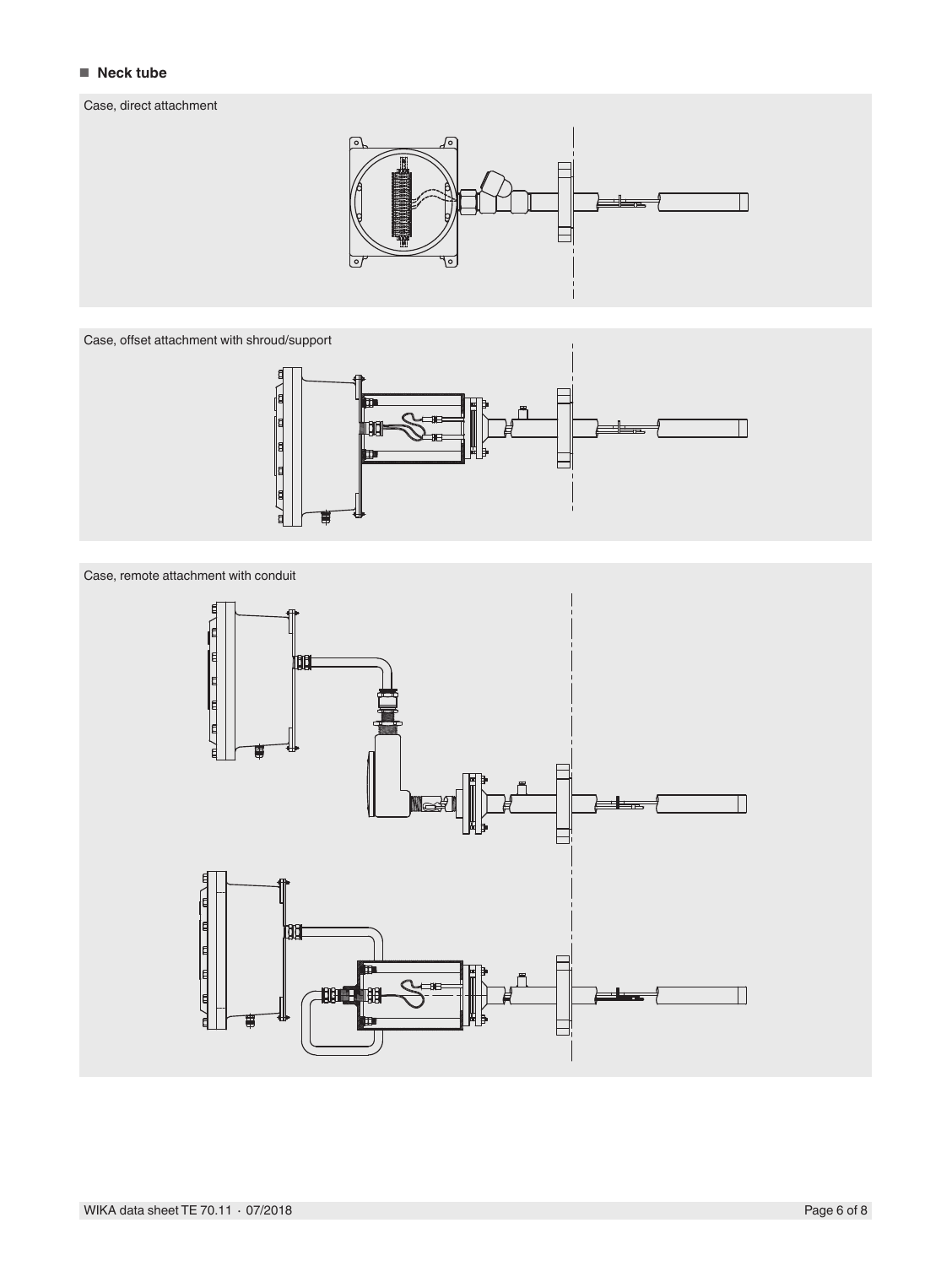#### ■ **Element**

Design with spring element on both sides Design with spring element on single side



#### ■ **Terminal enclosure**

Cable compression fittings in accordance with customer specification



The actual wiring can deviate from the illustration in the data sheet.

Each multipoint thermometer model Tx96-O is designed and manufactured according to individual customer specifications. In multipoint thermometers with explosion protection, the terminal enclosure dimensions can deviate considerably from the data sheet specifications, depending on design.